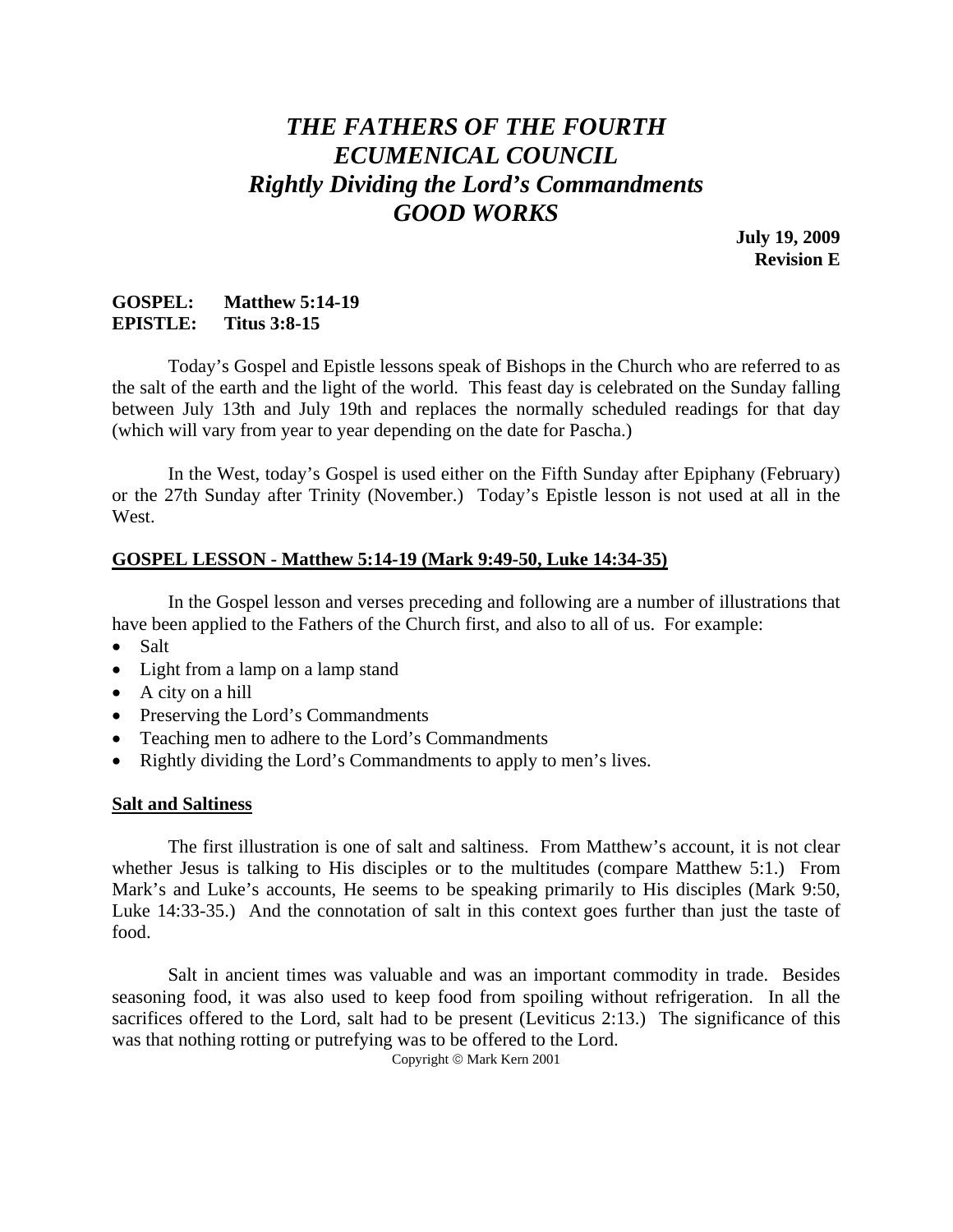The recipient of the animal sacrifices (after they were offered) and of the tithe, were the priests and Levities. They had no inheritance and owned no land like the other twelve tribes since the Lord was their inheritance (Numbers 18:20-24). The term used to describe the priests' and Levities' portion was called a "covenant of salt" (Numbers 18:19; 2 Chronicles 13:5.) In this aspect, salt took on the implication of unbending truthfulness and lack of corruption.

 In our Gospel lesson, this has strong implications, especially as applied to the Fathers of the Church. Matthew 5:13 reads literally, "You are the salt of the earth; but if the salt becomes foolish (or moronic), by what shall it be salted? It has no longer strength for anything but to be thrown out and be trampled underfoot by men." From the context as applied to Jesus' disciples (and their followers as the pillars of the Faith), this verse has strong things to say regarding the Fathers of the Church.

 John Chrysostom (4th Century) commented on this exchange between the Lord and His disciples as follows:

 "'Think not then,' He says, 'that you are drawn on to ordinary conflicts, or that for some small matters you are to give account. You are the salt of the earth. When then? Did they restore the decayed? By no means; for neither is it possible to do any good to that which is already spoiled, by sprinkling it with salt. This therefore they did not. But rather, what things had been before restored, and committed to their charge, and freed from that ill savor, these they then salted, maintaining and preserving them in that freshness, which they had received of the Lord. For that men should be set free from the rottenness of their sins was the good work of Christ; but their not returning to it again any more was the object of these men's diligence and travail. See how by degrees He indicates their superiority to the very prophets? In that He says they are teachers, not of Palestine, but of the whole world?" (Homily xv on Matthew 5.)

 If the Fathers of the Church (both in ancient times and in the present times) adhere to unbending truthfulness and are morally straight, the whole earth will tend in that direction also. If they don't, they're worse than useless. Salt that's thrown out can't be put where anything is growing (Luke 14:35) because it alters the pH of the soil (acid/alkali balance) and inhibits growth. (That's why crops can't be irrigated with sea water.) The only place to put it is on roads or paths where nothing is supposed to grow.

Chrysostom continues:

"Be not then impatient, as though my sayings were too burdensome. For while it is possible for others who have lost their savor to return by your means, you, if you should come to this, will with yourselves destroy others also. So that in proportion as the matters are great, which you have put into your hands, you need so much the greater diligence. For other men, though they fall never so often, may possibly obtain indulgence: but the teacher, should this happen to him, is deprived of all excuse, and will suffer the most extreme vengeance. Thus, lest at the words, 'when they shall revile you, and persecute you, and say all manner of evil against you,' they should be too timid to go forth: He tells them, 'unless you are prepared to combat with all this, you have been chosen in vain.' For it is not an evil report that you should fear, but lest you should prove partners in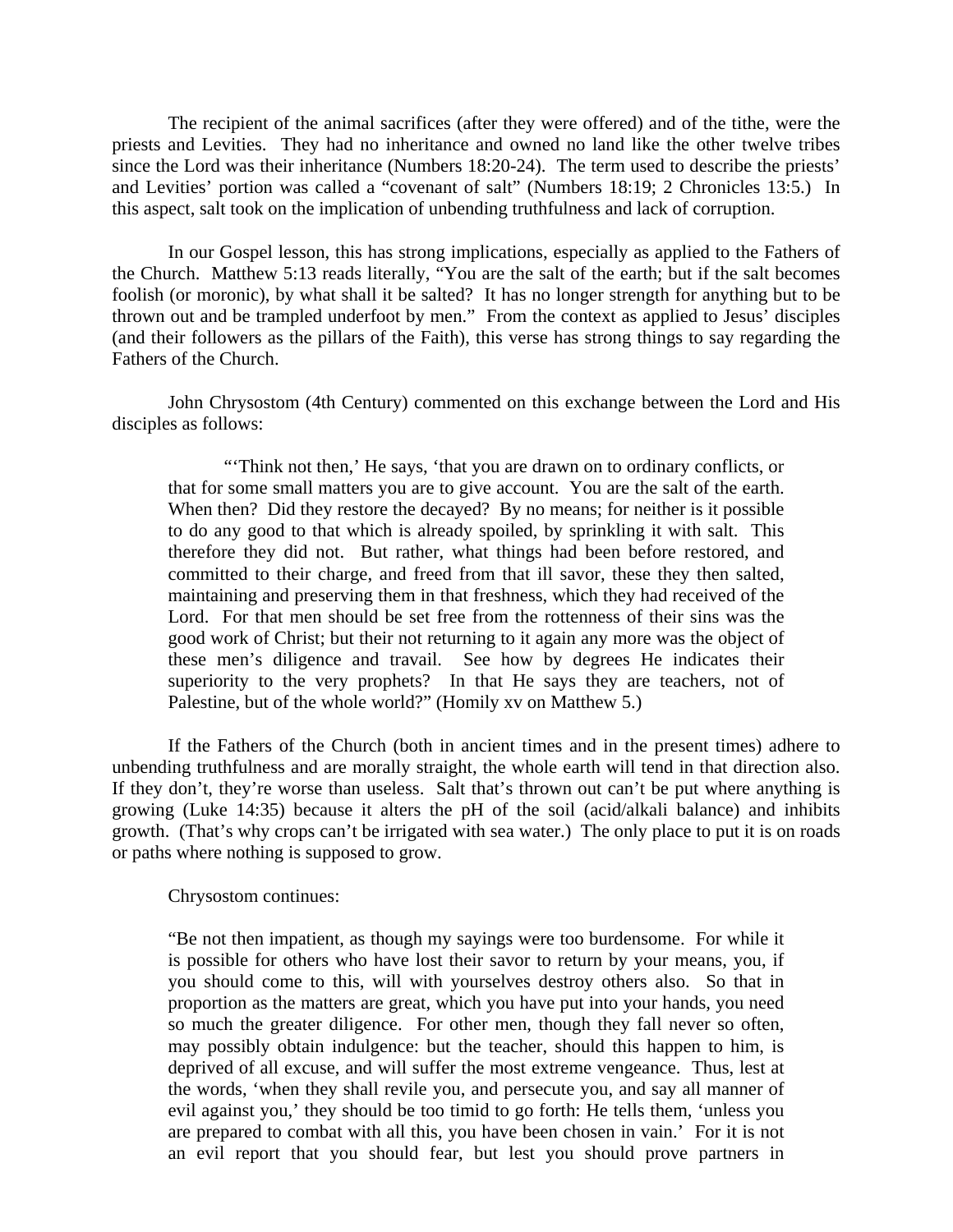hypocrisy. For then, 'You will lose your savor, and be trodden under foot': but if you continue sharply to brace them up, and then are evil spoken of, rejoice; for this is the very use of salt, to sting the corrupt, and make them smart. And so their censure follows of course, in no way harming you, but rather testifying your firmness. But if through fear of it you give up the earnestness that becomes you, you will have to suffer much more grievously, being both evil spoken of, and despised by all. For this is the meaning of trodden under foot." (Ibid.)

#### **The Light of the World**

 The Gospel lesson continues on this theme to indicate that the salt of the earth is also the light of the world. One doesn't light a lamp (i.e. an oil burning lamp) and put it under a basket; one puts it on a lamp stand. In Revelation 1:11-20 the seven Churches in Asia to whom the Apostle John addressed chapters 2 and 3 are referred to as seven lamp stands. They were the light of that part of the world. Yet they each had something that they needed to repent of and correct. And if they didn't do so, John said that their lamp stand would be removed from its place (Revelation 2:5.) These are the things that the Fathers of the First Six Ecumenical Councils were very much involved with as were the fathers of the Church to date. Chrysostom pointed out that they were to be the light of the world; not of one nation, not of twenty states, but of the whole inhabited earth. (Ibid.)

 A lamp set on a lamp stand, like a thriving Church in its own region of the world, is a city set on a hill (Matthew 5:14.) It's not easy to hide a thriving Church because people see their good works and glorify our Father in Heaven (Matthew 5:16.) Chrysostom wrote:

 "Again, by these words He trains them to strictness of life, teaching them to be earnest in their endeavors, as set before the eyes of all men, and contending in the midst of the amphitheater of the world. 'For look not to this,' He saith, 'that we are now sitting here, that we are in a small portion of one corner. For you shall be as conspicuous to all as a city set on the ridge of a hill, as a candle in a house on the candlestick, giving light' ". (Ibid.)

#### **Rightly Dividing the Lord's Commandments**

 On the 2nd and 3rd Sundays after Pentecost we saw a pattern focusing on the basics of the Christian Faith. One common thread on those Sundays was the Lord's Commandment (called the Greatest Commandment) which was, "Love the Lord your God with all your heart, soul and strength and your neighbor as yourself". This was used as a creed in the 1st Century Synagogue worship, is fundamental to the Old Testament Law (Deuteronomy 6:5; Leviticus 19:18) and on this simple commandment hang all the Law and the Prophets (Matthew 22:36-40). The Ten Commandments, today's Gospel lesson and the rest of Matthew 5 represent further detailing of the implications of the Greatest Commandment. As Matthew 5:17-18 states, the Greatest Commandment (and the Ten Commandments) has not been tossed overboard just because we've received Grace and the Holy Spirit (compare Romans 6:15ff). Instead, it has been clarified.

 All this aptly applies to the Fathers of the Church, since they are the ones that are charged with preserving, teaching and rightly dividing the Lord's Commandments. "Whoever adheres to these commandments and teaches them shall be called great in the Kingdom of Heaven" (Matthew 5:19).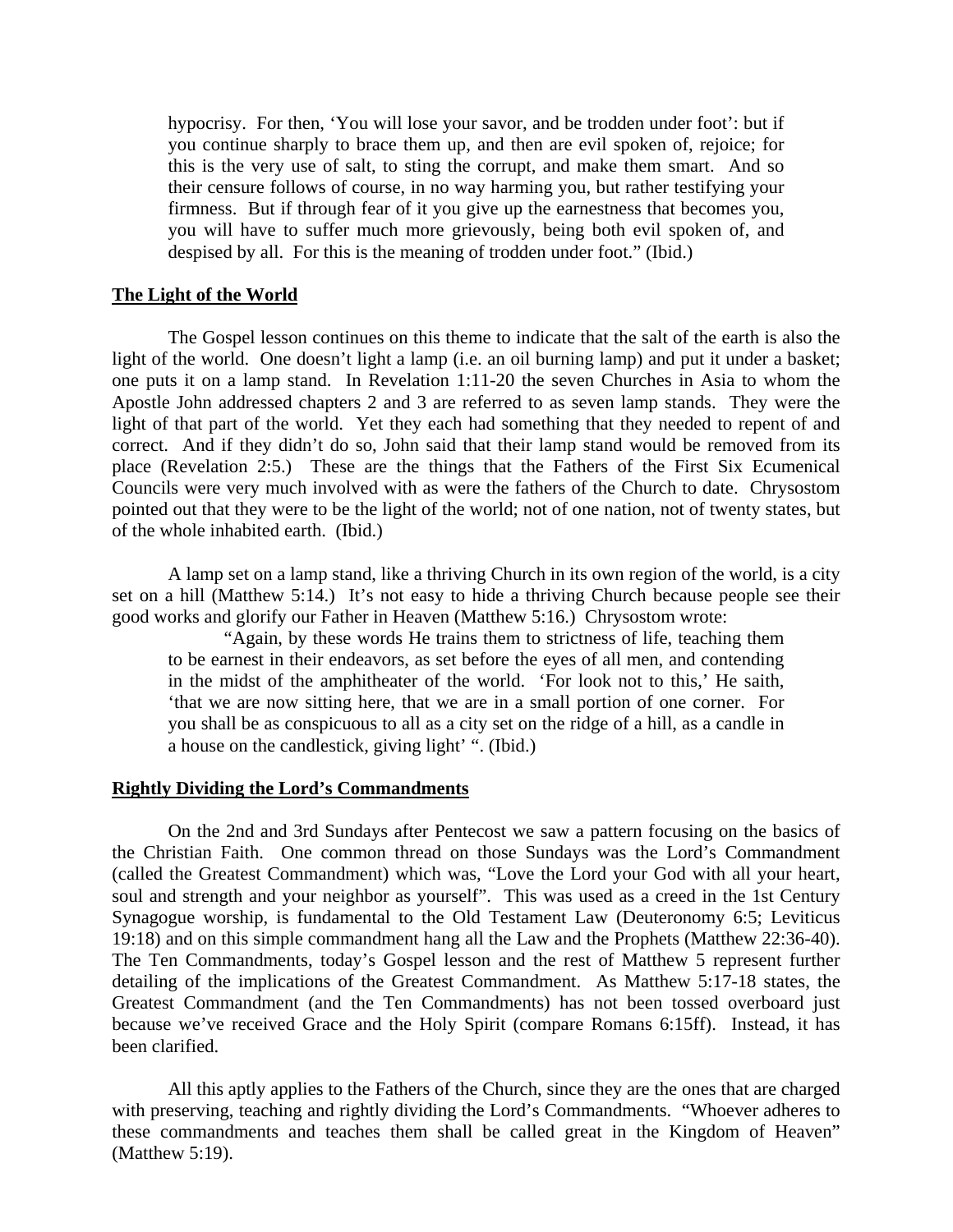John Chrysostom compared the Beatitudes of Matthew 5:3-12 with the rightly divided commandments of Matthew 5:17-48. These are listed side by side in Table I. The general theme is that the Beatitudes address the rewards for those who do right while the commandments address the punishments for those who neglect or set aside the Lord's commandments.

The Twelve Apostles and the Church Fathers have had to continue rightly dividing the Lord's commandments ever since. For example, at the Council of Jerusalem, they had to rightly divide the Word of God being revealed to the Gentiles. Obviously some changes were needed once Israel ceased to exist as a sovereign nation - which the Lord knew was coming. Also, once He, as the Lamb of God, was offered as the perfect sacrifice once for all, some changes in Mosaic Law rituals were needed also. The way this breaks down is thus: we do not quit offering sacrifices; it just takes different forms. For example, we offer the sacrifice of praise to God, that is the fruit of our lips (Hebrews 13:15). And we present our own bodies as a living sacrifice similar to the whole burnt offering (Romans 12:1). The Epistle lesson for the 6th Sunday after Pentecost goes into this in more detail.

### **TABLE I BEATITUDES VERSUS COMMANDMENTS (from Matthew 5)**

| <b>BEATITUDE</b>                                      | <b>COMMANDMENT</b>                             |
|-------------------------------------------------------|------------------------------------------------|
|                                                       |                                                |
| Blessed are poor in spirit $(v.3)$ ; i.e., the humble | Do not murder; do not be angry $(vv.21,22)$    |
| Blessed are the meek $(v.5)$                          | Do not (arrogantly) call brother a fool (v.22) |
| Blessed are those who hunger $\&$ thirst after        | Love enemies; do to others what you want       |
| righteousness $(v.6)$                                 | them to do to you $(vv.38-48)$                 |
| Blessed are the merciful $(v.7)$ , where "mercies"    | Do not lay up treasure on earth $(6.19)$ ; one |
| sometimes translated "alms" (Acts 24:17)              | cannot serve God and mammon (6:24)             |
| Blessed are the pure in heart $(v.8)$                 | Do not commit adultery; do not lust (vv.27-32) |
| Blessed are the peacemakers (v.9)                     | Be reconciled quickly, agree with<br>vour      |
|                                                       | adversary $(vv.23-26)$                         |
| the persecuted and reviled<br>Blessed are             | Enter by the narrow gate; avoid the broad way  |
| $(vv.10,11)$ . Blessed are those who mourn $(v.4)$    | that leads to destruction $(7:13-14)$          |

 In Matthew 5, the Lord gave examples on how the Mosaic Law should be "rightly divided"; these are summarized in Table II: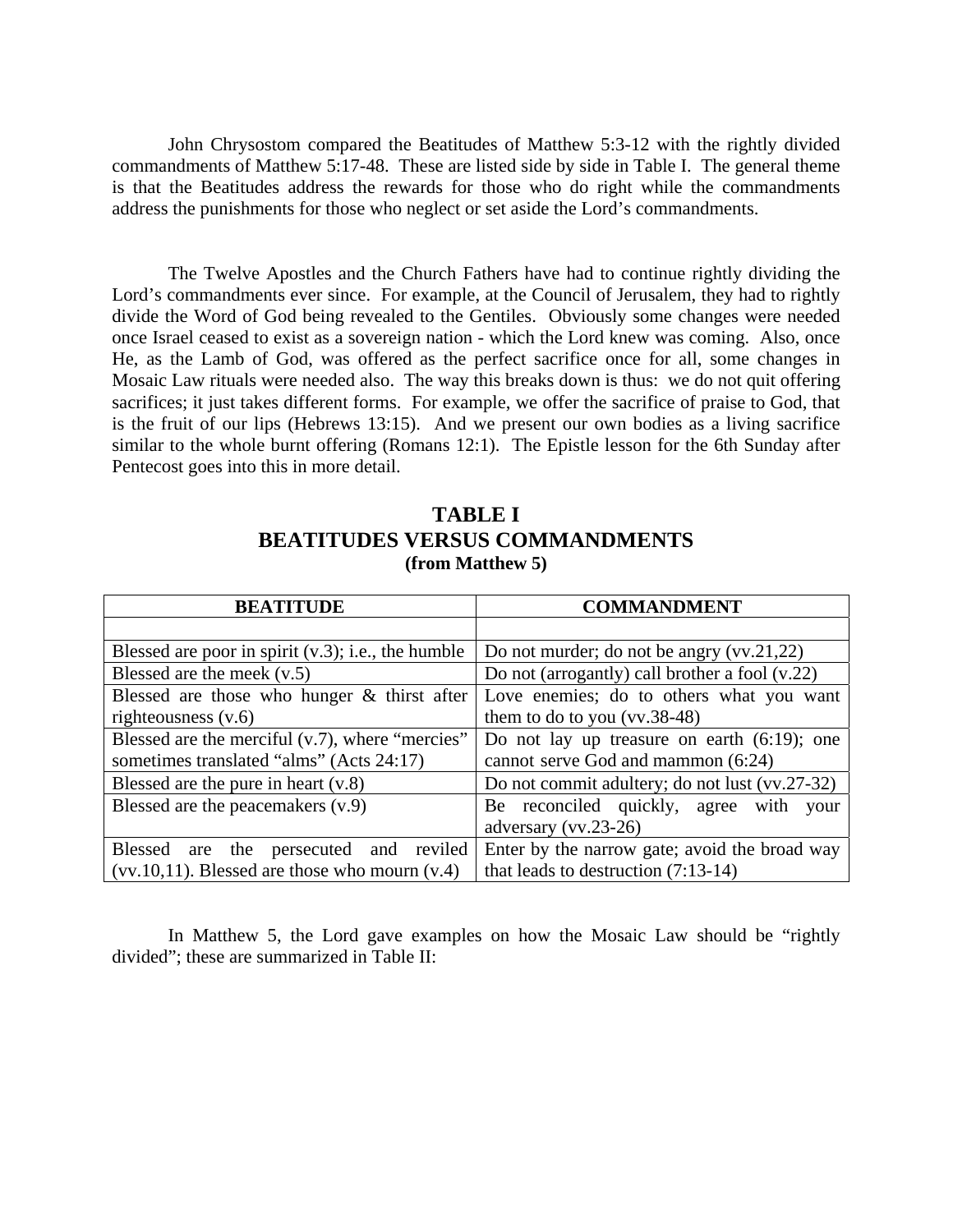## **TABLE II THE MOSAIC LAW - RIGHTLY DIVIDED**

| <b>COMMANDMENT</b>                | <b>RIGHTLY DIVIDED</b>                                        |
|-----------------------------------|---------------------------------------------------------------|
|                                   |                                                               |
| Do not murder                     | Anger at or ridicule of one's brother or refusal to reconcile |
| (6th of 10 Commandments)          | is equivalent to murder (Matthew 5:21-26)                     |
| Do not commit adultery            | Lust of the eyes and divorcing one's spouse is equivalent to  |
| (7th of 10 Commandments)          | adultery (Matthew 5:27-53)                                    |
| Do not lie under oath             | Do not lie at all; oaths are irrelevant (Matthew 5:33-37;     |
| (9th of 10 Commandments)          | James $5:12$                                                  |
| Just recompense for various evils | Do not resist an evil person but be generous to him           |
| (eye for eye, etc.)               | (Matthew 5:38-42)                                             |
| Hate and maintain distance from   | Love your enemies and bless those who curse you               |
| treacherous arch-enemies that     | (Matthew 5:43-48)                                             |
| persecuted Israel                 |                                                               |

 Each of the above expansions or clarifications of the Law leads one in the direction of loving the Lord our God with all our heart, soul and strength and our neighbor as ourselves. Looking at each of these in more detail:

**Murder:** Most Christians today would agree that it's wrong to murder, to commit adultery and to lie under oath. Except for adultery, there's even civil penalties for doing so. But few Christians today understand that refusal to reconcile with one's brother is akin to murder. This is why the Fathers of the Church set up the Embrace of Peace before the Lord's Supper to guard against this.

**Adultery:** Similarly with adultery, which is so common place today. Many Christians today have great difficulty guarding their hearts against the lust broadcast by the media. To counter this, the Church Fathers encourage us to fast with the eyes as well as the stomach at the various Church fasts. [See Gospel lesson for the 3rd Sunday after Pentecost which speaks of the eye as the lamp of the body.]

**An Eye for an Eye:** The aspects of the Mosaic Law referred to in Matthew 5:38-48 applied largely to Israel as a nation, but came to be used in personal relations also. For example, the expression "eye for an eye, tooth for a tooth" referred to Old Testament justice and appears three times in the Pentateuch:

| Innocent bystanders     | If a pregnant woman was injured by two men fighting, the one who        |
|-------------------------|-------------------------------------------------------------------------|
| Exodus 21:22-25         | caused the injury was penalized according to her injury or her child's  |
|                         | injury.                                                                 |
| Injuring one's neighbor | A man who maliciously injured his neighbor was penalized by the         |
| Leviticus $24:19-30$    | same wounds.                                                            |
| False witnesses         | If a man falsely accused his neighbor of a crime, the penalty he sought |
| Deuteronomy 19:16-21    | for his neighbor was applied to the accuser.                            |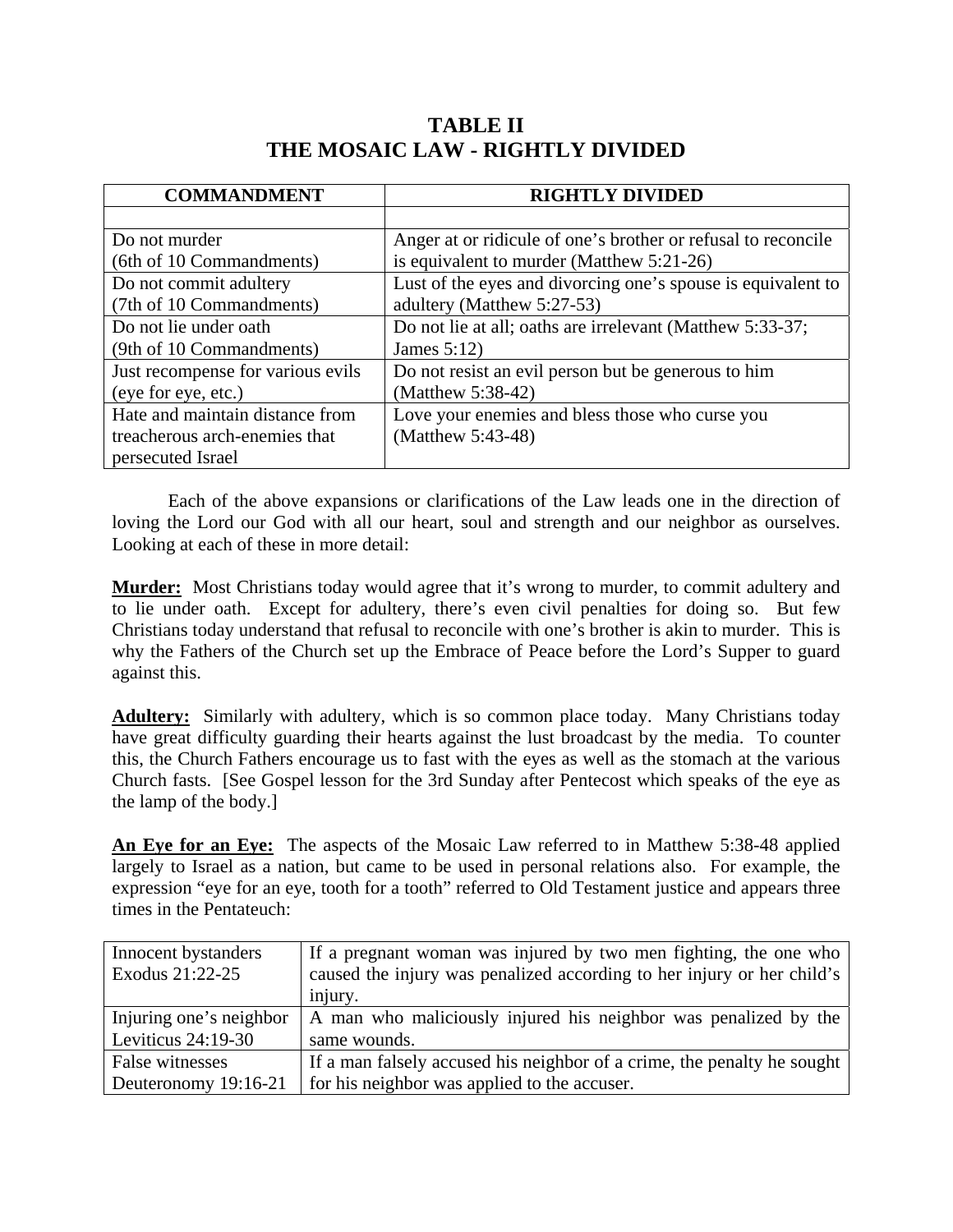These are not necessarily bad laws, but they are impractical to enforce if Israel doesn't exist as a nation.

**Arch-Enemies:** Similarly with regard to the treacherous arch-enemies of Israel: Ammon and Moab (Deuteronomy 23:3-6). These two countries derived from Lot through incest with his two daughters (Genesis 19:30-38) and they had hired the Prophet Baalam to curse Israel in the wilderness. Not to be treated the same were Edom (descendants of Esau) because he was a brother and Egypt because Israel was an alien in his land (Deuteronomy 23:7-8). This also does not apply if Israel doesn't exist as a nation.

 However, the Church has become the Israel of God (Galatians 6:16). Paul spoke about how he and those Apostles with him were always carrying about in their bodies the dying of Jesus (2 Corinthians 4:10). They were afflicted, persecuted, struck down, etc., such that their being delivered over to death worked life in the Church (2 Corinthians 4:9-12). Matthew 5:38- 48 says the same thing, and this has especially applied to the Fathers of the Church over the last 2000 years. In the Orthodox lectionary, this subject is taken up during the year three times: at the Adoration of the Cross (3rd Sunday in Lent); on the 1st Sunday after Pentecost (i.e. the Sunday of All Saints), and at the Exaltation of the Cross (September). The theme all three times revolves around the Lord's Commandment to take up our cross and follow Him (Mark 8:34-9:1; 1 Corinthians 1:17-18).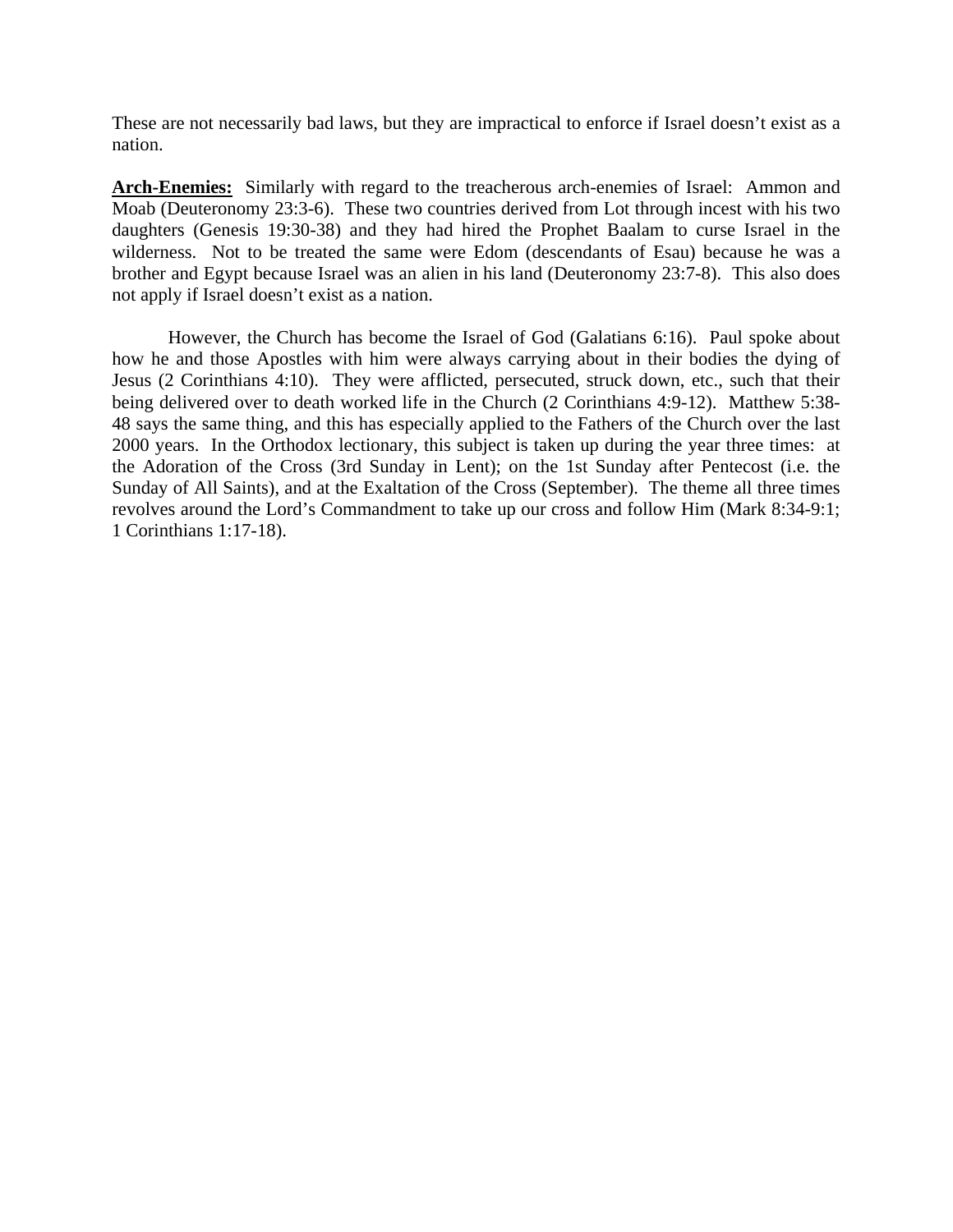# *GOOD WORKS*

### **EPISTLE LESSON: Titus 3:8-15 - Good Works**

 This Epistle lesson is also used for the Sunday in mid October commemorating the Fathers of the Seventh Ecumenical Council. However, this reading is not used at all in the Western lectionary.

#### **Background: Titus, Bishop of Crete**

 Paul wrote to Titus in about 64 AD shortly after his (Paul's) release from house-arrest in Rome. Acts 28 concludes with Paul under house-arrest in about 62 AD, so this letter post dates Acts. Following his release, Paul traveled a lot. One place he stopped was in Spain to visit the Churches started by James the son of Zebedee and others. Paul had wanted to visit Spain since 55 AD when he wrote Romans (Romans 15:28) and probably went there first after his release. After visiting Spain, Paul left Titus in Crete as Bishop (Titus 1:5-7) and Timothy in Ephesus as Bishop (1 Timothy 1:3) and was currently spending the winter in Nicopolis of Macedonia (Titus 3:12). Artemas, Tychicas, Zenas and Apollos (referred to in the Epistle lesson) are all members of the Seventy Lesser Apostles who had been sent out two by two by Jesus (Luke 10:1-24) and who had also worked with Paul. Titus and Timothy were also members of the Seventy.

 As Bishop of Crete, Titus was one of the First Century Church Fathers and was encouraged by Paul to affirm constantly (v.8) that those who have believed should be careful to maintain good works (vv.8,14), to meet urgent needs. Titus ran into opposition, especially from Jews living on Crete (Titus 1:10-14). Thus, the good works Titus was overseeing would have the effect of "loving his enemies, blessing those who curse him and persecute him" (Matthew 5:44). But there is more involved than just this.

### **Good Works Benefit the Doer**

 John Chrysostom pointed out that Paul seemed more concerned for Titus and his fellow bishops on Crete that they maintain good works than for the poor who would be the recipient of their kindnesses. If the poor were maintained by others, this would be of no benefit to them because they would remain unfruitful (Homily VI on Titus). To illustrate this, Chrysostom used four examples, summarized as follows:

**First:** Christ, who fed 5,000 men with five loaves and 4,000 with seven loaves, could He not have supported Himself and His disciples? But it was the women who followed Him and ministered to Him (Mark 15:41) who supported Him out of their possessions (Luke 8:3). This was to teach us from the beginning that He is concerned for those who do good.

Copyright © Mark Kern 2001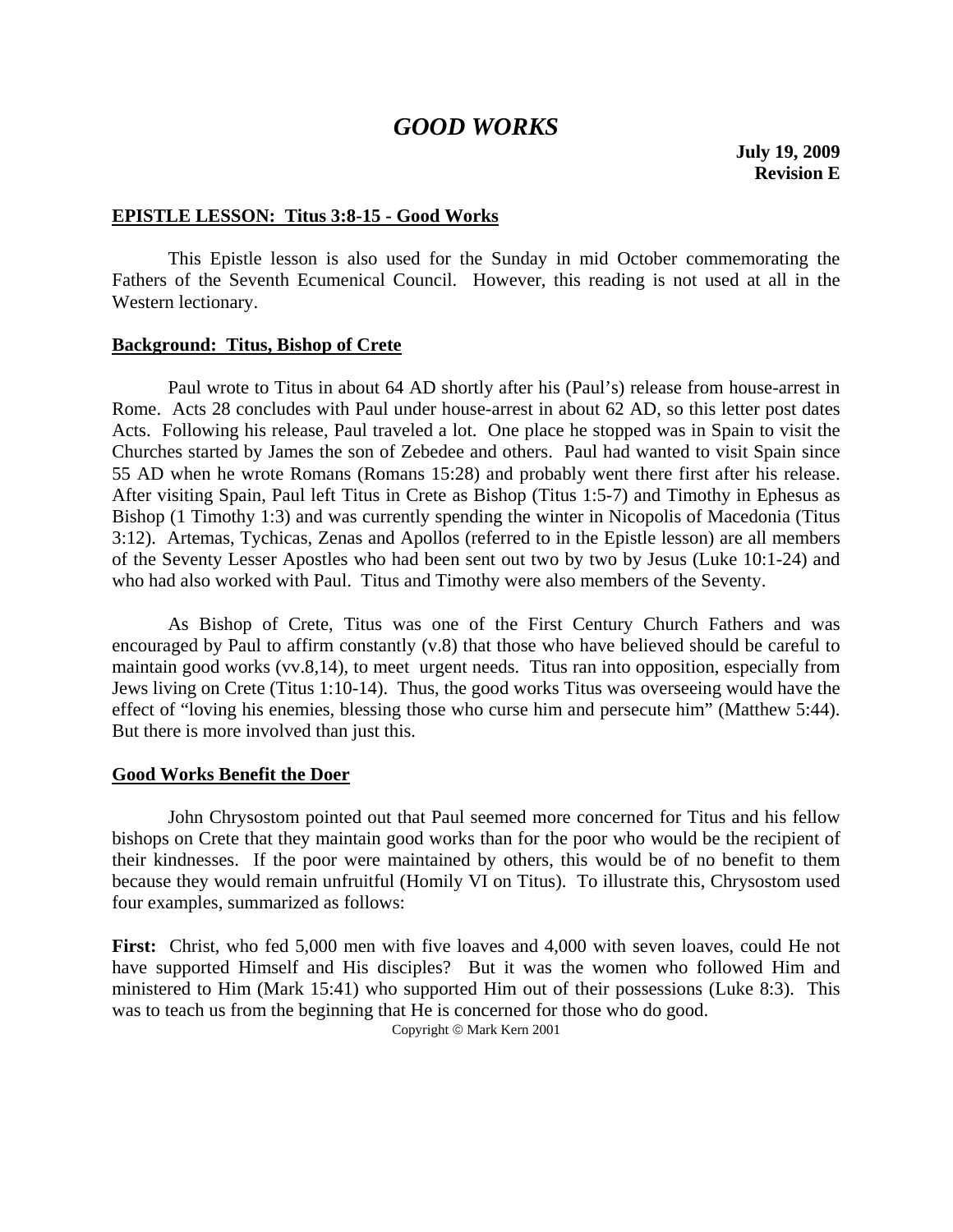**Second:** Could not Paul, who supported others by his own hands, have maintained himself without assistance from others? Yet he received and requested aid during his house-arrest in Rome. His reason for it is stated: "Not that I seek the gift, but I seek the fruit that abounds to your account" (Philippians 4:10-17).

**Third:** At the beginning also, when men sold all their possessions and laid the money at the Apostles' feet (Acts 4:37), the Apostles were more concerned for them than for those who received their alms. For if their concern had only been that the poor might by any means be relieved, they would not have judged so severely the sin of Ananias and Sapphira when they kept back (part of) their money (Acts 5:1-11).

**Fourth:** Paul charged the Corinthians not to give grudgingly or of necessity (2 Corinthians 9:7). Does this mean Paul is discouraging them from giving? No; he is addressing not the gift or the one who receives the gift but the benefit and the good it does to the giver. To be a cheerful giver takes faith. As John Chrysostom said, "...Many persons are afraid to give alms, saying, 'Lest perchance I become poor; lest perchance I need aid from others'". To give when one expects a return is an investment; even tax collectors do that! To give without expecting a return is being god-like. "If one is doing work of virtue, and yet all that is done is of necessity, it is shorn of its reward; with reason also Paul labors at this point." (Homily XIX on 2 Corinthians 9).

 The way this relates to Titus and the Bishops of Crete, Chrysostom explains, is that riches are an impediment. Therefore he commands them to be given to the poor, instructing the soul to be pitiful and merciful, to despise wealth and to flee from covetousness. According to Chrysostom, nothing is so strong and powerful to extinguish the fire of our sins as almsgiving. This is why Daniel counseled King Nebuchadnezzar to "break away from his sins by doing righteousness and from his iniquities by showing mercy to the poor" (Daniel 4:27). This is also why Christ said to the rich young ruler "sell all that you have and distribute to the poor...and come follow Me" (Luke 18:22).

 Chrysostom continues that almsgiving is the mother of love, where love is the characteristic of Christianity and is greater than all miracles (1 Corinthians 13). Almsgiving is the medicine of our sins, the cleansing of the filth of our souls, the ladder fixed to heaven; it binds together the Body of Christ (Homily vi on Titus 3). In the early church where everyone sold what they had and laid the proceeds at the Apostles' feet, "they were one heart and one soul" (Acts 4:32), "and grace was upon them all" (Acts 4:33).

### **What are Good Works?**

**Salvation by Grace:** In the verses preceding our Epistle lesson, Paul gives a brief summary of salvation by Grace. From Titus 3:4-7, Paul said that when the kindness and love of God appeared:

- He saved us according to His mercy
- Not by works of righteousness
- Through the washing of regeneration (i.e. *baptism*)
- And the renewing of the Holy Spirit (In the Orthodox church, this is known as *chrismation*)
- We are justified by His Grace
- And become heirs according to the hope of eternal life.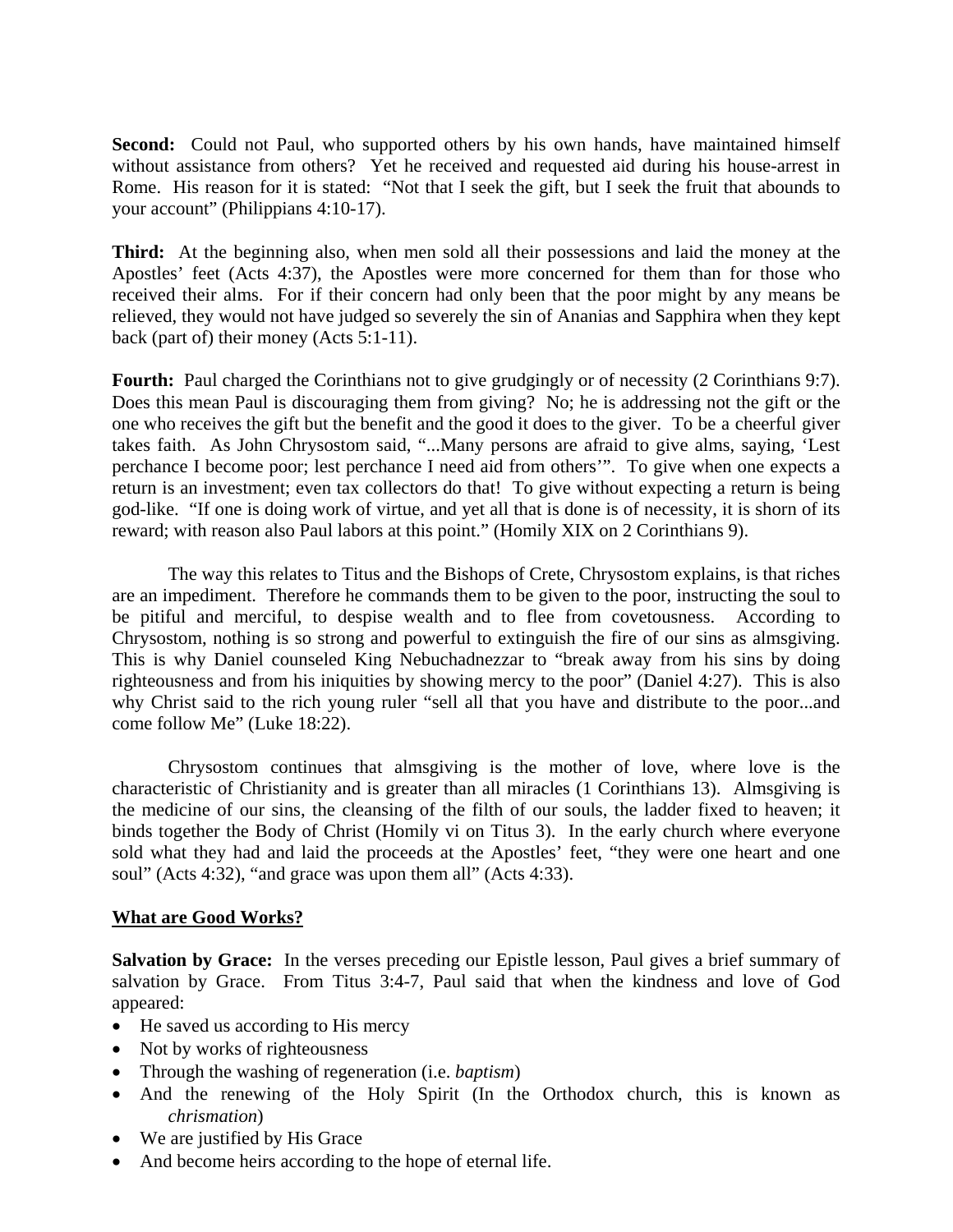This reading from Titus 3:4-7 is also used in the Eastern lectionary for Epiphany (or Theophany, q.v.) and is covered there in more detail. Today's Epistle lesson can be understood as the other side of the coin, much the same as James, the Lord's brother (and bishop of Jerusalem for 30 years) wrote that faith is perfected by works and faith without works is dead (James 2:22-26).

 The faith-works issue became very clouded during the Protestant Reformation. The Roman Catholic Church, following the teachings of Augustine on "original sin", sold indulgences to remove the penalty of sin in Purgatory. In reaction to this emphasis on "works", an Augustinian monk named Martin Luther, proclaimed justification by faith alone. Luther had problems with the Epistle of James and referred to it as "a right strawy epistle" (a reference to 1 Corinthians 3:12), since James seemed to him to emphasize works over faith. Luther retained Augustine's concept of "original sin", however.

 In Orthodoxy, "original sin" is a heretical concept. Man inherited Adam's mortality and corruption, and hence the passions and a propensity to sin. But Adam's sin in the Garden was his, not ours. Men can refuse to sin and thus live a holy life. "Original sin" says that men are born guilty. Because of the doctrine of "original sin", the Roman Catholic Church also had to add "the Immaculate Conception" of the Virgin Mary so that she could qualify in terms of personal holiness to give birth to the Son of God. Otherwise the Son of God would have been born with original sin. An Immaculate Conception is impossible to justify from historical documents (see Appendix B). The Orthodox view is that the Virgin Mary is a very good example of faith being perfected by works (James 2:22), that she received a great deal of grace (Luke 1:28), and that she achieved a considerable measure of holiness as a result.

**Good Works in Perspective:** Good works are mentioned throughout the Scriptures and have greater dimensions than many people think. For example, some statements regarding good works:

- Jesus' good works came from His Father (John 10:30-32; John 5:17)
- We are His workmanship, created for good works which God prepared beforehand (Ephesians 2:10)
- The first step toward good works: believe that the Father sent Jesus (John 6:27-29), which is where our works come from.
- All Scripture is given that the man of God may be equipped for every good work (2 Timothy  $3:16-17$ ).
- We must work the works of the Father while it is day; the night is coming when no one can work (John 9:4).

**All Works Will be Rewarded:** All men will be judged on their works, not on their faith per se (Matthew 25:31-45; compare Matthew 7:20-23). As Paul said: "Glory, honor and peace to everyone who works what is good" (Romans 2:10). For more discussion on this, see the Sunday of the Last Judgment (2 Sundays before Lent). For a related discussion on dead works, see the Epistle lesson for the 5th Sunday of Lent.

When the Lord returns, the dead will be judged according to the Book of Life (those saved by Grace) and according to the books that recorded their works (Revelation 20:12-13). By our deeds, we treasure up for ourselves either indignation, wrath, tribulation and anguish (Romans 2:8), or glory, honor, and immortality (Romans 2:7). In this regard, we are encouraged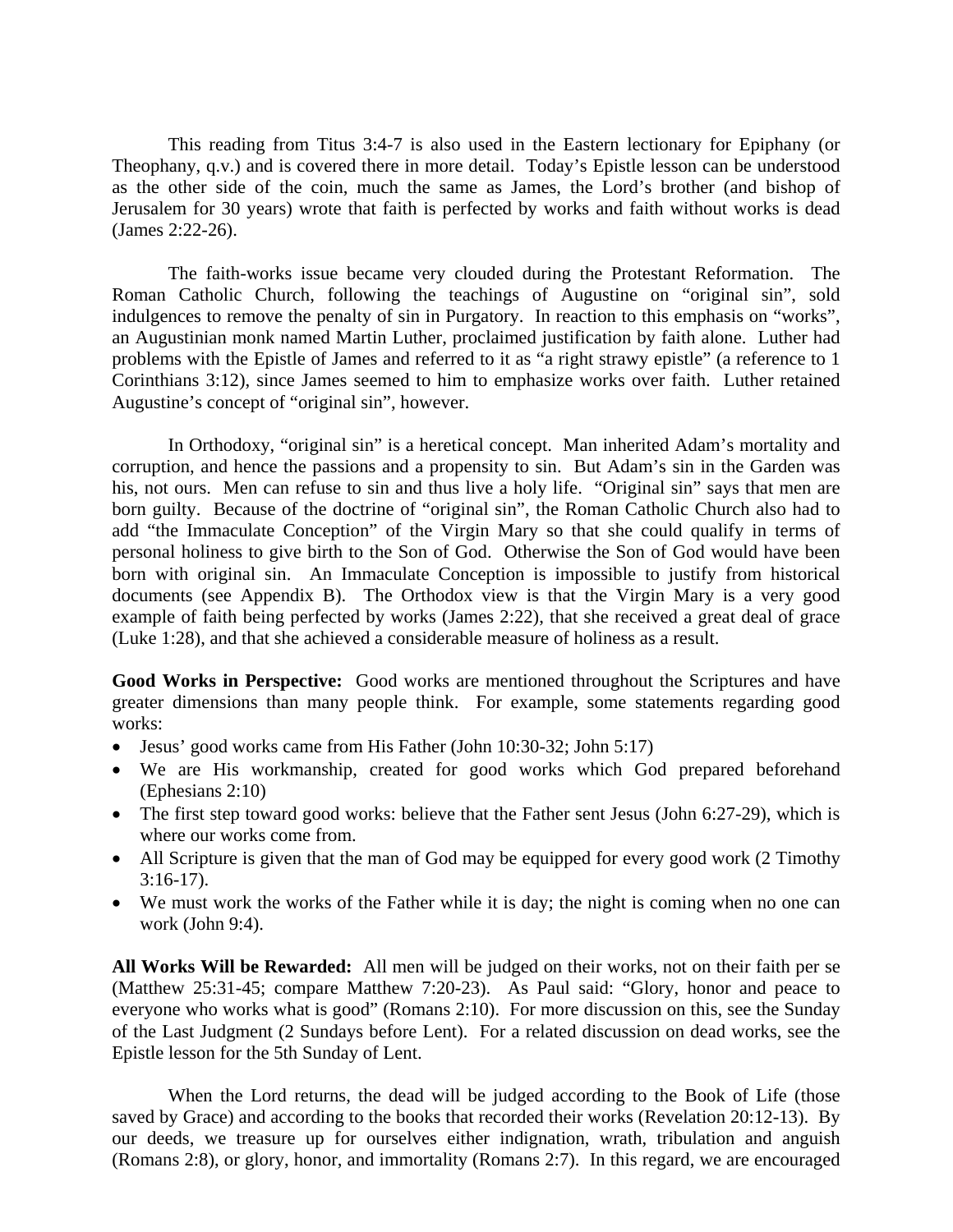to bear one another's burdens and to examine our own works (Galatians 6:2-4). The central feature of our works is that we are to be holy as our Father in heaven is holy. Since we will be judged by our works, we conduct ourselves in the fear of God (1 Peter 1:15-17). Judgment of one's works was not limited to the New Testament. The Lord put man on notice way back that He searches the heart and rewards according to deeds (Jeremiah 17:9-10).

**Descriptions of Good Works:** Descriptions of good works in the Scriptures focus on doing the will of God, since that's what we were created for. Some good works mentioned specifically by Peter are abstaining from fleshly lusts (passions), having honorable conduct and submitting to every human ordinance. Doing good as such puts to silence the ignorance of foolish men (1 Peter 2:11-16).

 Good works vary according to one's position in life where different people have different hurdles to overcome. For example, in Table I, good works are mentioned as characteristics for different people (Titus 2:1-10):

It is the Grace of God behind all this teaching us to deny ungodliness and worldly lust and to live self-controlled, righteously and godly. The purpose is that His own special people might be purified, zealous for good works (Titus 2:11-15). Finally he adds good works such as (Titus 3:1-2):

> speaking evil (Gk *blasphemes*) of no one being peaceable and gentle showing all humility to all men

 For those who are wealthy, Paul exhorts them to avoid being stuck-up and setting their hope in their wealth, but instead to become rich in good works by being good at giving and by being generous (1 Timothy 6:17-18).

 All the above examples of good works have to do more with a person's character than with his quotas. Much more emphasis is placed on righteous living than on save-the-world programs.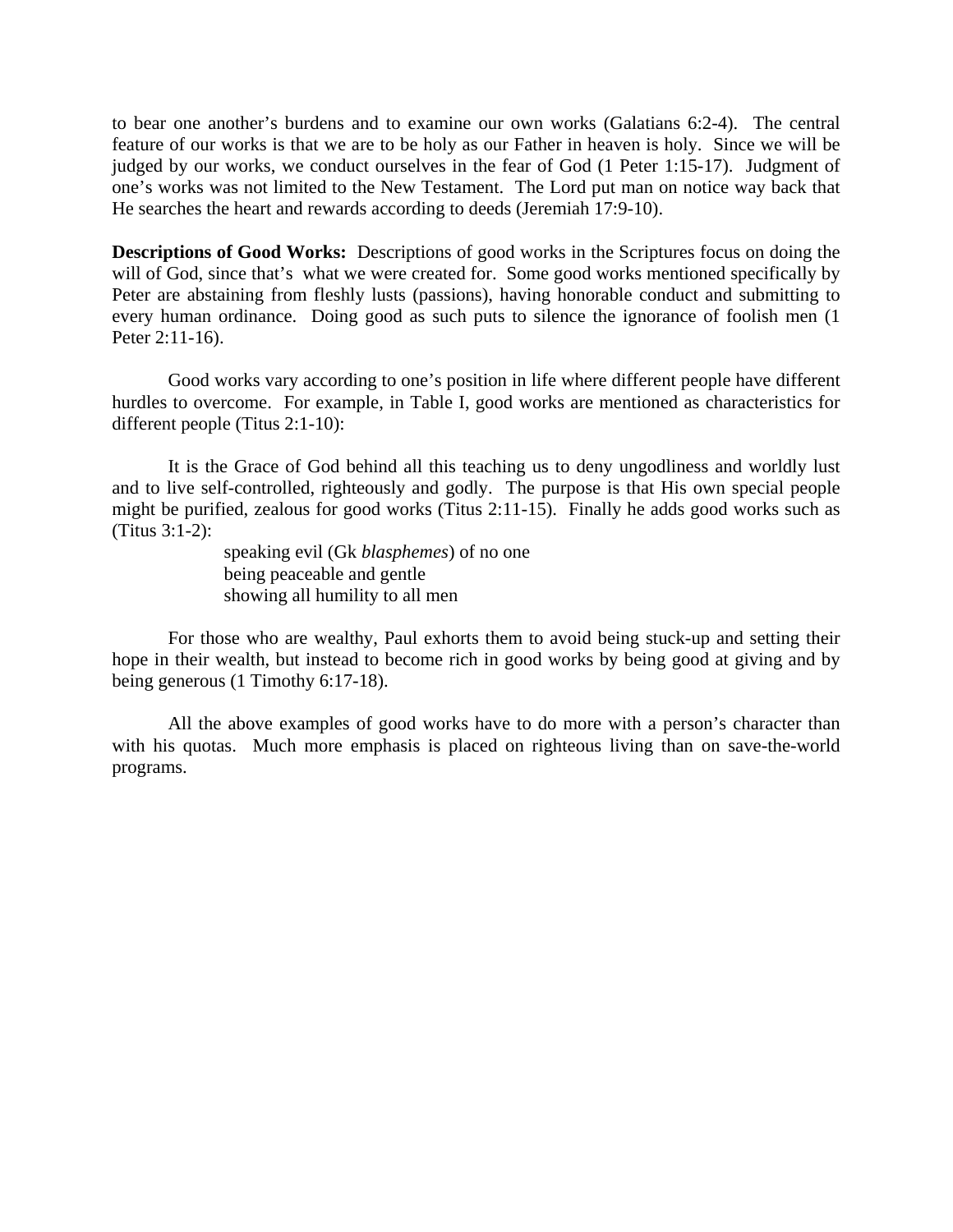| older men:   | be sober                                         |
|--------------|--------------------------------------------------|
|              | be venerable or honorable                        |
|              | be self-controlled                               |
|              | be sound in: faith, love & patience              |
| older women: | be reverent (or conspicuously sacred)            |
|              | not slanderers (Gk diabolos)                     |
|              | not heavy drinkers                               |
|              | make the young women self-controlled             |
| young men:   | be self-controlled                               |
|              | in teaching: be incorruptible, venerable, having |
|              | healthy faultless words                          |
|              | (i.e. cut out the trash talk)                    |
| young women: | love their husbands and their children           |
|              | be obedient to their husbands                    |
|              | be self-controlled                               |
|              | be chaste                                        |
|              | be homeworkers                                   |
| slaves:      | be obedient to masters                           |
|              | don't steal                                      |
|              | be perfectly honest                              |

## **TABLE III GOOD WORKS BY ONE'S POSITION IN LIFE**

### **Matters for Titus to Avoid**

 Titus had worked with Paul for about 25 years at this point. He'd seen this in action and it made sense - especially as applied to his fellow bishops on Crete. On the other hand, Paul encouraged Titus to avoid foolish questioning, genealogies, strife and Legal disputes (Titus 3:9). Paul is referring here to the Jewish opposition since genealogies (tracing their roots back to Abraham) were very important in determining who was a Jew and who wasn't. Only a Jew with the proper genealogy could be a priest (descendant of Aaron) and records were kept in the Temple in Jerusalem to document this. This documentation was tapped by the Gospel writers Matthew and Luke to show Jesus was the Son of David (Matthew 1:1ff; Luke 3:23ff). With the destruction of the Temple in 70 AD, these records were lost.

 For the Lord, who looks on the heart, genealogies were not that important. Speaking to the Pharisees and Sadducees, John the Baptist declared that God could raise up children of Abraham from the stones along the river bank (Matthew 3:9). Speaking to the same group, the Lord said that they were neither children of Abraham nor children of God because they didn't do what Abraham did or what God said (John 8:37-42).

 The legal disputes Paul referred to were probably interpretations of the Mosaic Law and amplified by Jewish tradition. For example, Jesus had a dispute with the scribes and Pharisees over the washing of hands before eating bread (Matthew 15:1-20). Jewish tradition specified washing one's hands before eating or one would be defiled. Jesus pointed out that it's what comes out of a man that defiles him, not what goes into his mouth (Matthew 15:11). The intent of the Mosaic Law was to direct the people toward holiness and to avoid contact with real